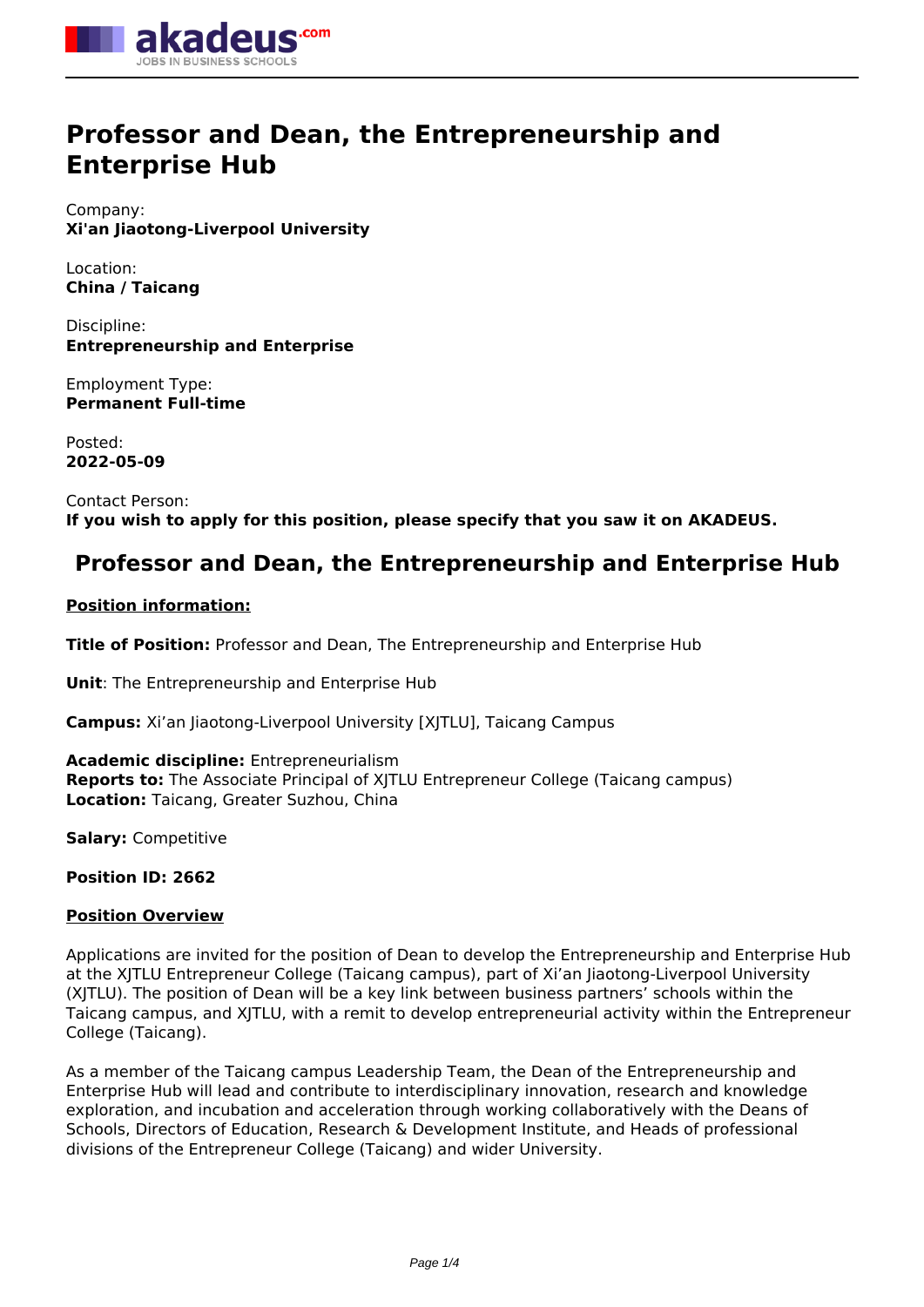

The Dean of the Entrepreneurship and Enterprise Hub will also have overall responsibility for the Innovation Factorys located within each school, which provides budding entrepreneurs with business services, training, mentorship and network opportunities to help bring their technologies to market within the disciplines.

The Entrepreneurship and Enterprise Hub, and school Innovation Factories are some of the features of the XJTLU Entrepreneur College (Taicang). They are spaces at the campus for catalysing, facilitating and testing ideas and entrepreneurial activities, as well as places for learning, teaching, research and innovation. They are developed either at the School level with a specific focus on one discipline or an industry sector, or they are built at the campus level, with common tools and facilities being shared by different Schools, external partners and local entrepreneurs.

#### **Background**

#### **About the University and its new Taicang Campus**

**XJTLU** is China's leading Joint Venture University, located in Suzhou, China. Founded in 2006, it now has around 18000 enrolled students in both Suzhou and Liverpool in the UK. It has ambitious plans to grow to about 25,000 students by 2025. The language of instruction, committees, and administrative work at XJTLU is English.

**XJTLU's** initial and main campus is located in the Higher Education Town of Suzhou Industrial Park (SIP), well-connected via nearby airports to cities such as Hong Kong, Seoul, Tokyo, and Taipei, and via high-speed rails to other major cities in China, including nearby Shanghai. **Greater Suzhou,** including **Taicang** where its newest campus is located**,** is now the fourth largest concentration of economic activity in China in terms of GDP. XJTLU is finalising the building a new teaching site in Taicang, with the collaboration of the Taicang Municipal Government and industry partners, as part of its strategic priorities for the next ten years. Taicang is a county-level city in Greater Suzhou. Opening for September 2022, the Taicang site will be a pioneer of, and educational model for, the future campus in developing talents and leaders to meet local, national, and global challenges from the 4th Industrial Revolution.

XJTLU Entrepreneur College (Taicang campus) is directed by a Leadership Team, which is comprised of the Taicang Principal, Taicang Associate Principal, Chief Operating Officer, School Deans and Dean of the Entrepreneurship and Enterprise Hub.

#### **Key Responsibilities and Duties**

The Dean of the Entrepreneurship and Enterprise Hub is responsible for the development, implementation, launch, and management of both campus level and School level entrepreneurial activity. The post holder will be based in XJTLU Suzhou Campus before XJTLU Entrepreneur College (Taicang campus) opens in September 2022. The successful applicant will be a trusted provider of expertise, strategic insight, internal and external influence and entrepreneurial mindset, with a deep commitment to supporting and developing colleagues to succeed and the ability to build both formal and informal teams and networks to work together with creativity and impact.

- 1. Direct, and provide strategic and operational leadership of Entrepreneur services delivered across the Entrepreneur College (Taicang).
- 2. Lead the development and implementation of a strategic plan for Entrepreneurial activity,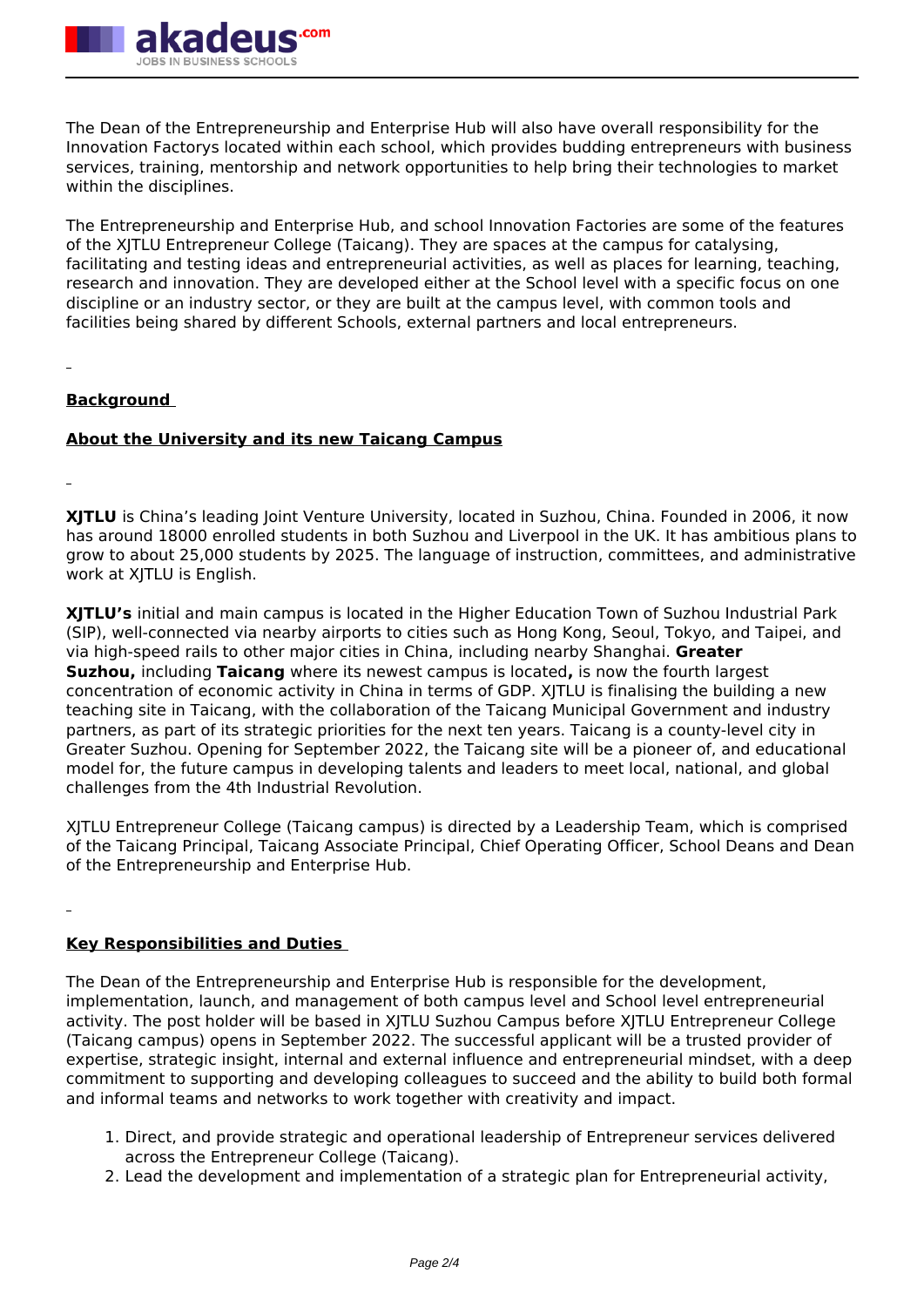

aligned to overarching College and University objectives, which draws on future-focused analysis of Syntegrative Education to develop strategic opportunities and manage risk.

- 3. Lead on the development and implementation of appropriate academic programmes at undergraduate, postgraduate taught and research levels.
- 4. Provide leadership, guidance and input into business engagement by driving business growth by identifying opportunities, tracking new markets, and building sustainable client relationships.
- 5. Building on existing research and corporate strengths and activities, define, develop, and implement Innovation Factories for individual Schools as well as shared ones.
- 6. Lead on the development of the governance, processes, policies, and operational protocols to ensure the Entrepreneurship and Enterprise Hub, and Innovation Factories are shaped by academic input and industrial perspectives.
- 7. Working closely with the Chief Operating Officer, develop centralised professional services support for Innovation Factories.
- 8. Keep under regular review the key strategic risks and opportunities, internal and external shareholders to entrepreneurial activities relating to the campus strategic plan and the University's priorities.
- 9. Provide executive-level strategic advice, briefings, and support to the Principal, Associate Principal, Deans of School, industry partners for innovation, knowledge exploitation, incubation and acceleration, and serve on a range of institutional committees and groups.
- 10. Build effective and collaborative working relationships with academic divisions and other University units and services areas in the delivery of key priority agendas.
- 11. Maintain a strong personal external network to be able to access early-stage intelligence and good practice from across the research and entrepreneurial community and exert influence.
- 12. Grow collaborations with companies and other non-academic organisations.
- 13. Develop new income streams for the Hub, consistent with College and University strategies and goals.
- 14. Be responsible for effective workforce planning within the Hub to assure delivery of the Strategic plan.
- 15. Represent the XJTLU Entrepreneur College (Taicang campus) at a senior level in government meetings, external forums, recruitment fairs, regional and national bodies.
- 16. Perform any other worked related tasks assigned by the line manager, or the University Senior Management Team.

#### **Qualifications and Experiences**

- 1. Substantial experience and significant achievement at leadership level in research and business engagement and innovation in a higher education institution, or a similar industry context.
- 2. A track record of success in the development and implementation of innovation centres, incubators, or entrepreneurship projects.
- 3. Proven experience in building and leading high-performing and collaborative project teams to deliver major institution-wide initiatives.
- 4. Demonstrable success in developing and implementing future-focused strategic plans which maximise opportunities and manage risk.
- 5. Credibility amongst academic leaders and external partners, personal authority and the ability to take key strategic decisions and represent the institution at a senior level.
- 6. A highly-developed external network and proven experience of operating at the most senior levels with a wide range of external stakeholders, sector networks, funders and government departments and agencies.
- 7. A strong customer service ethos, ability and achievement in a services planning, coordination and delivery role, in driving team performance and implementing customer service measures.
- 8. Excellent change management skills and a track record of review and improvement and innovation in service design and delivery. Enthusiasm for implementing change and the